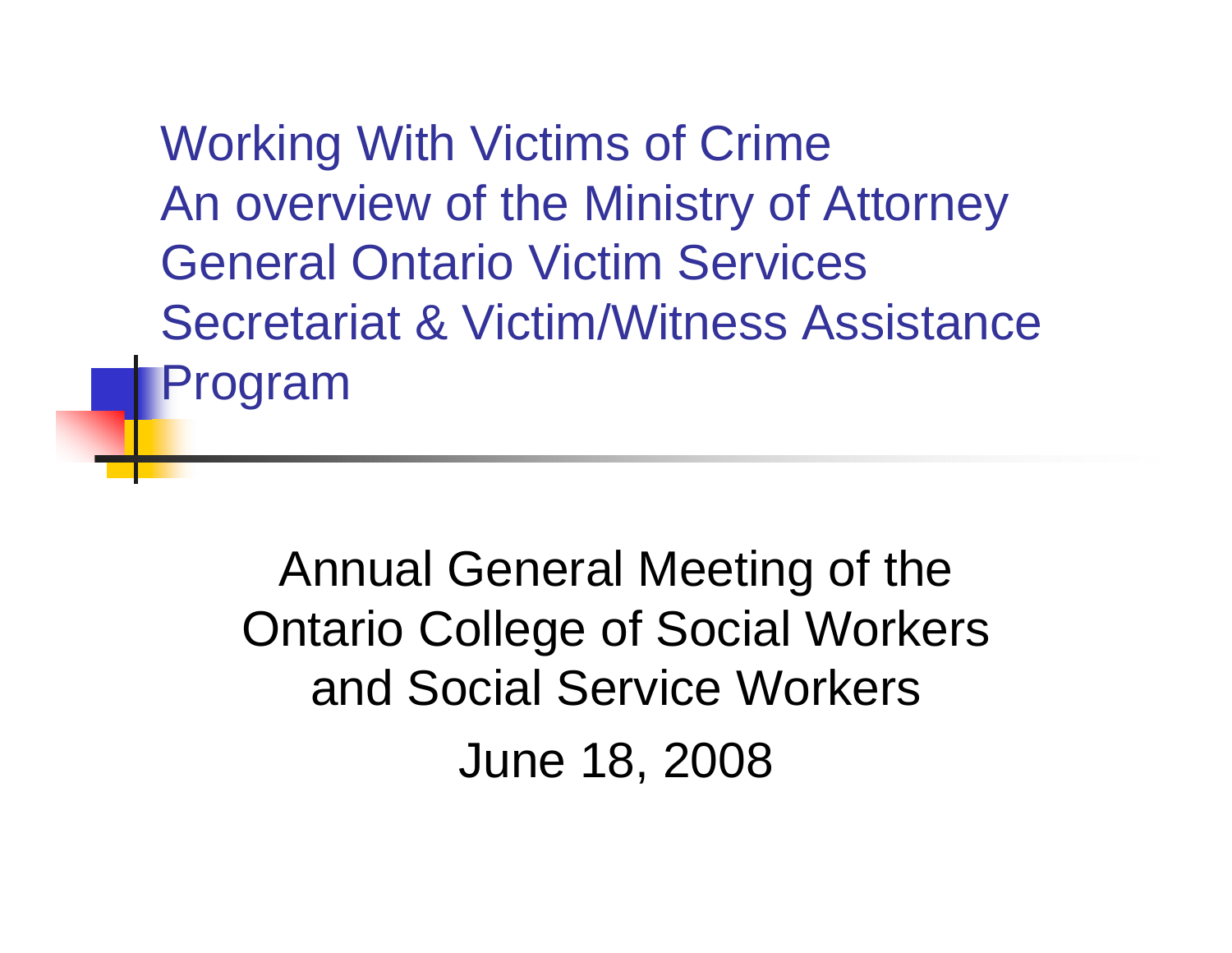### Purpose of Presentation

- F. To provide an overview of the Ontario Victim Services Secretariat (OVSS) with a specific focus on the Victim/Witness Assistance Program
	- П Victim services context in Ontario
	- П Relationship with other key ministries and agencies
	- ▉ Ongoing programs for victims of crime
	- П Time-limited projects for victims of crime
	- П Victim/Witness Assistance Program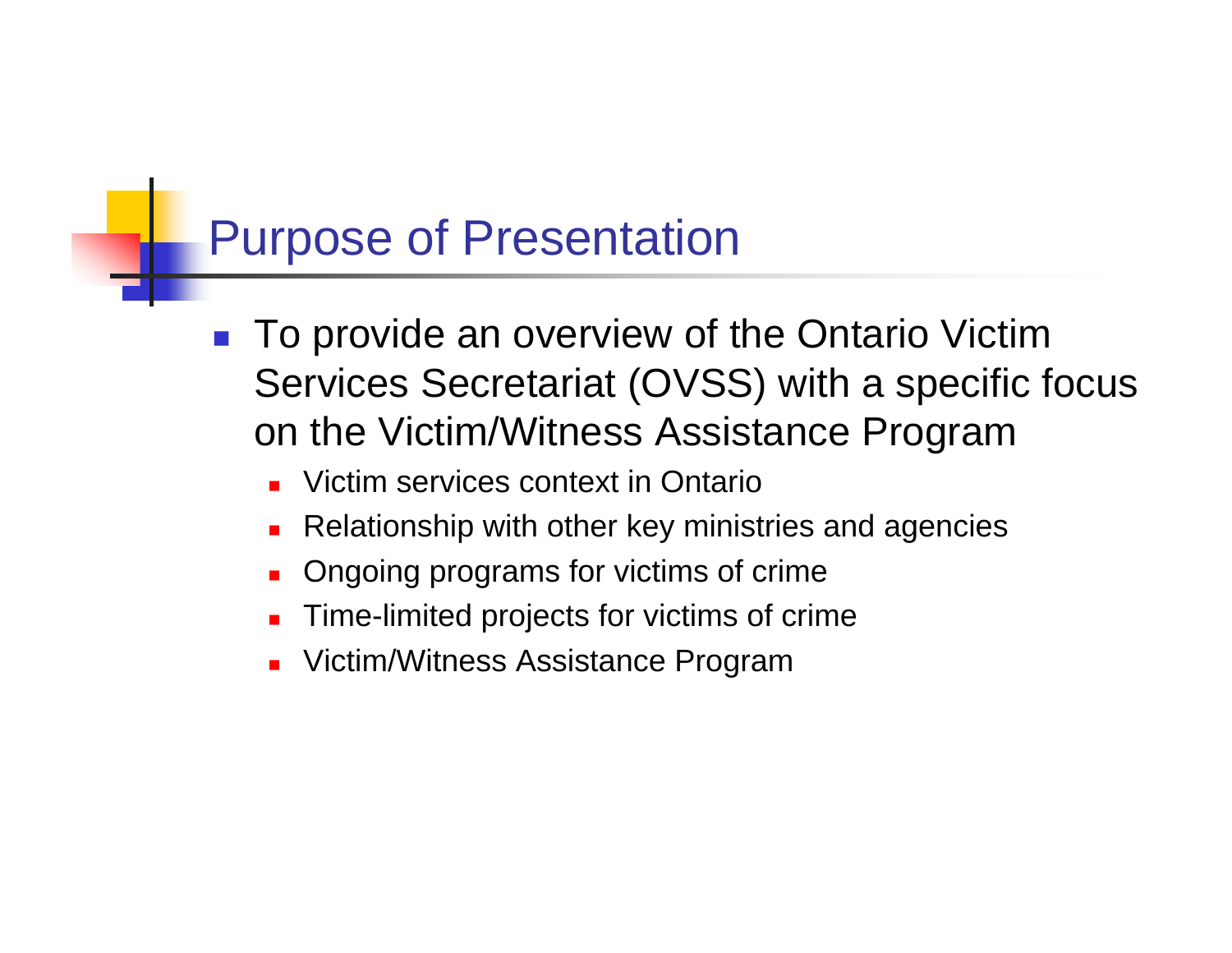### Victim Services Context In Ontario

- F. In Ontario, the victim services sector historically emerged from grassroots community based groups and women's groups which sought to improve the lives of victims of violence.
- $\|\cdot\|$  In the past twenty-five years, the government has increased its public policy role and service investment in the victims services field.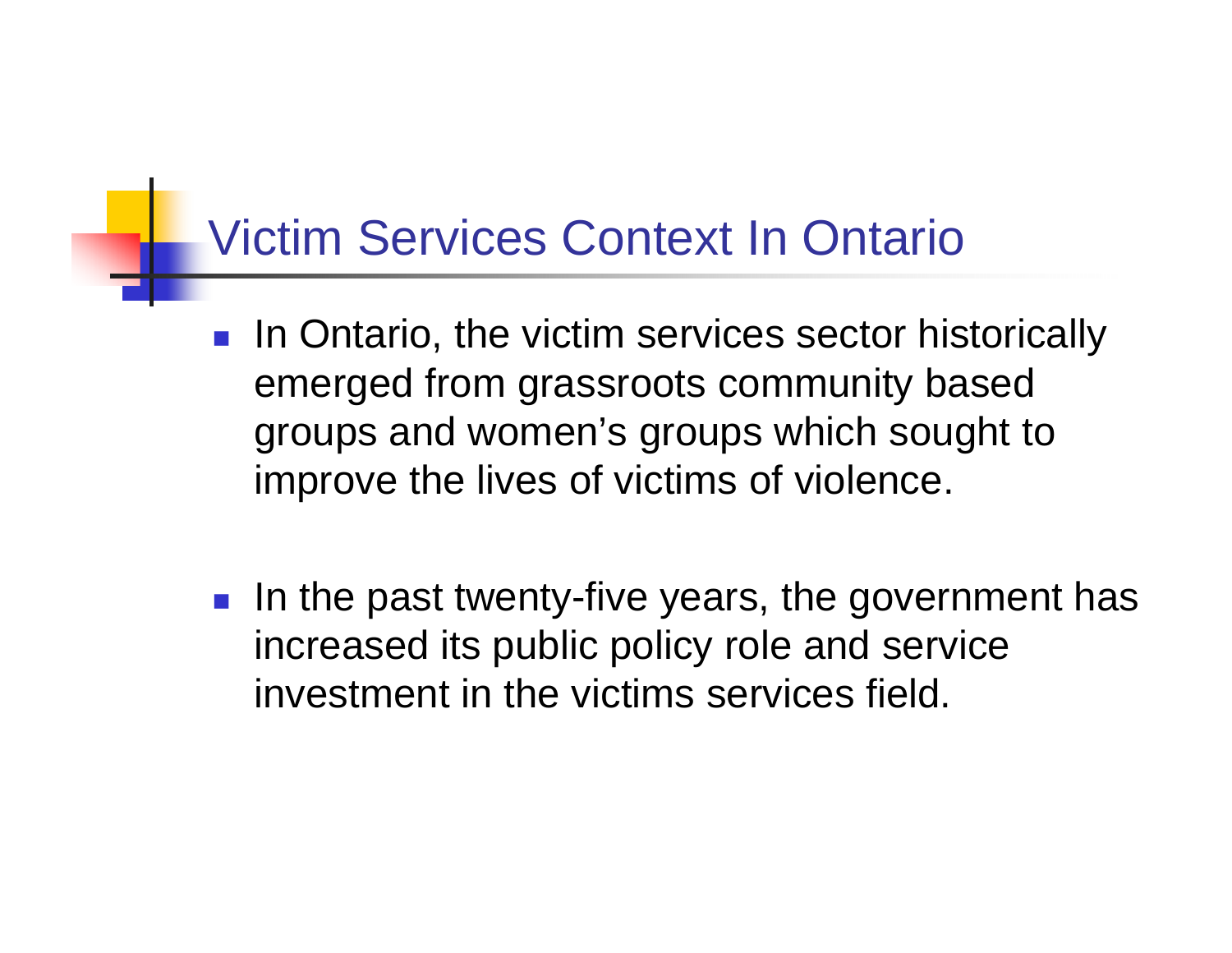### Victim Services Context In Ontario

- F. The Ontario Victim Services Secretariat (OVSS) was established within this public interest context, and is mandated to work with community based stakeholders in the coordinated delivery of victim services.
- **M**  The majority of victim services are delivered by community partners and this important and unique relationship provides great opportunities for the future of victim services.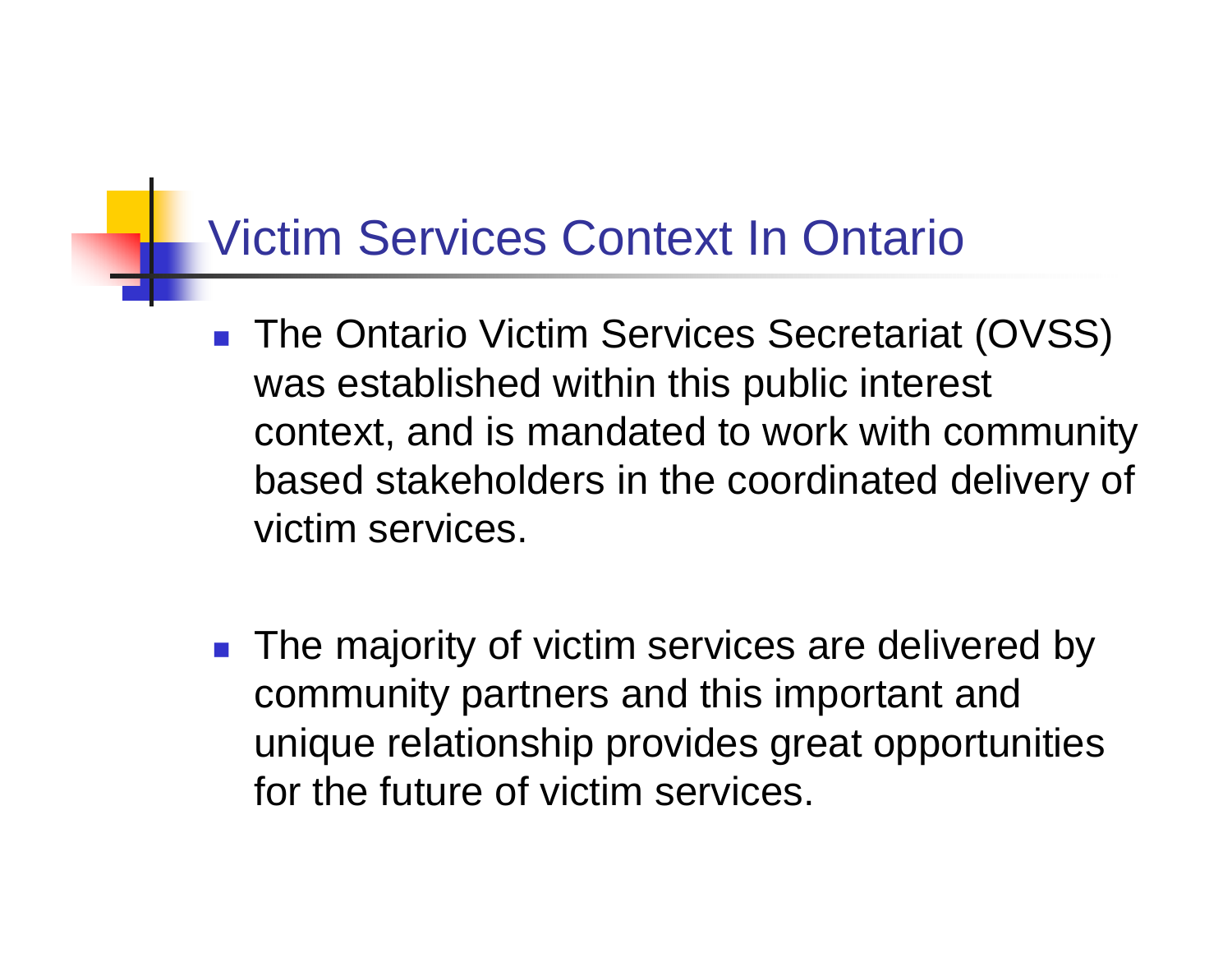## The Ontario Victim Services Secretariat (OVSS)

### The OVSS

- П Works together with other divisions within MAG, other ministries and with community organizations to ensure that victim services are effective, coordinated and meet the diverse needs of victims;
- П Provides direct services to clients within the criminal court process
- $\blacksquare$  Funds ongoing programs that provide direct support, information and referrals to victims of crime and witnesses involved in the criminal justice process;
- $\blacksquare$  Provides grants for time-limited projects to address the diverse needs of victims;
- $\blacksquare$  Provides administrative oversight for the Criminal Injuries Compensation Board and the Office of the Victims of Crime.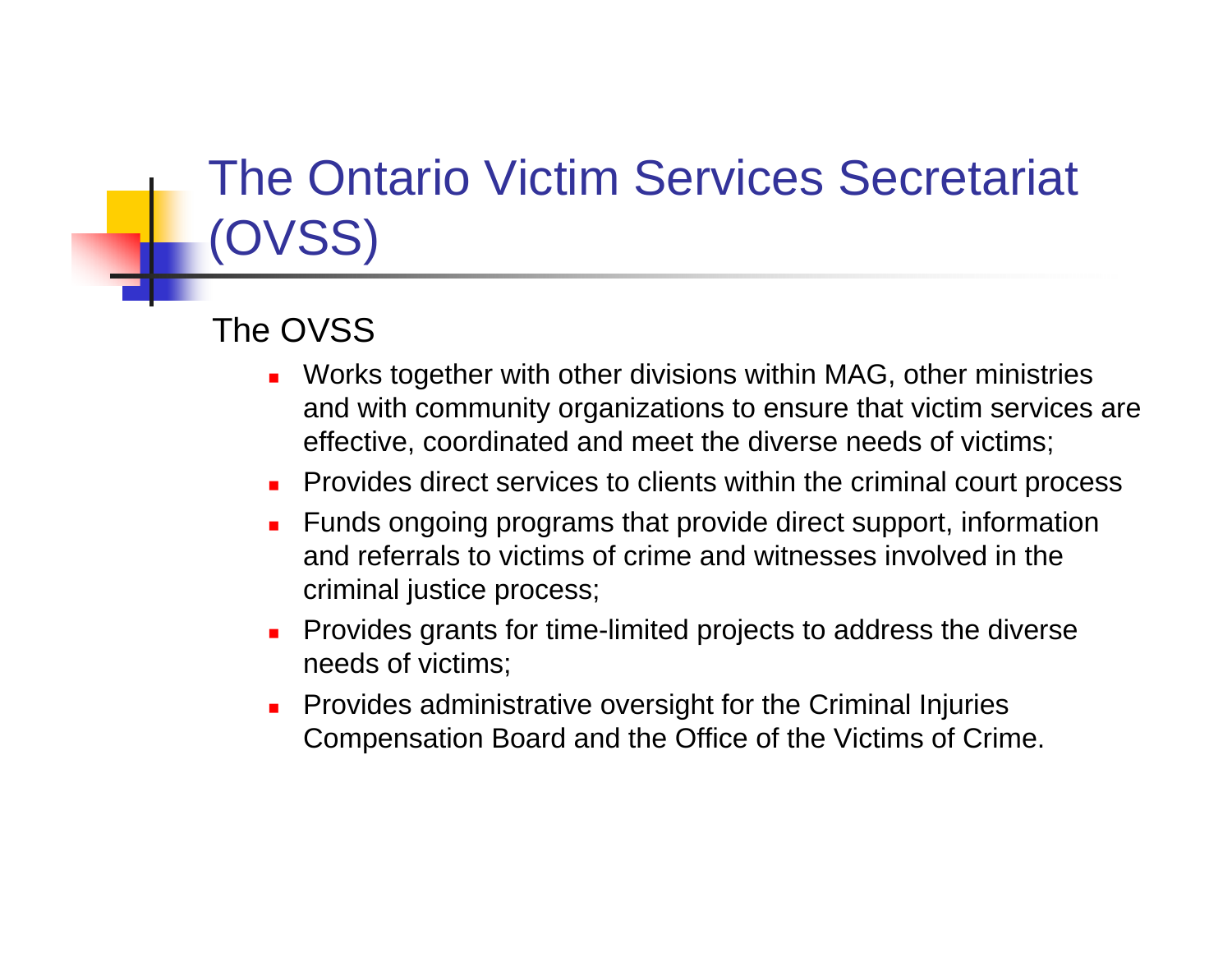# Continuum of Victim and Related **Services**

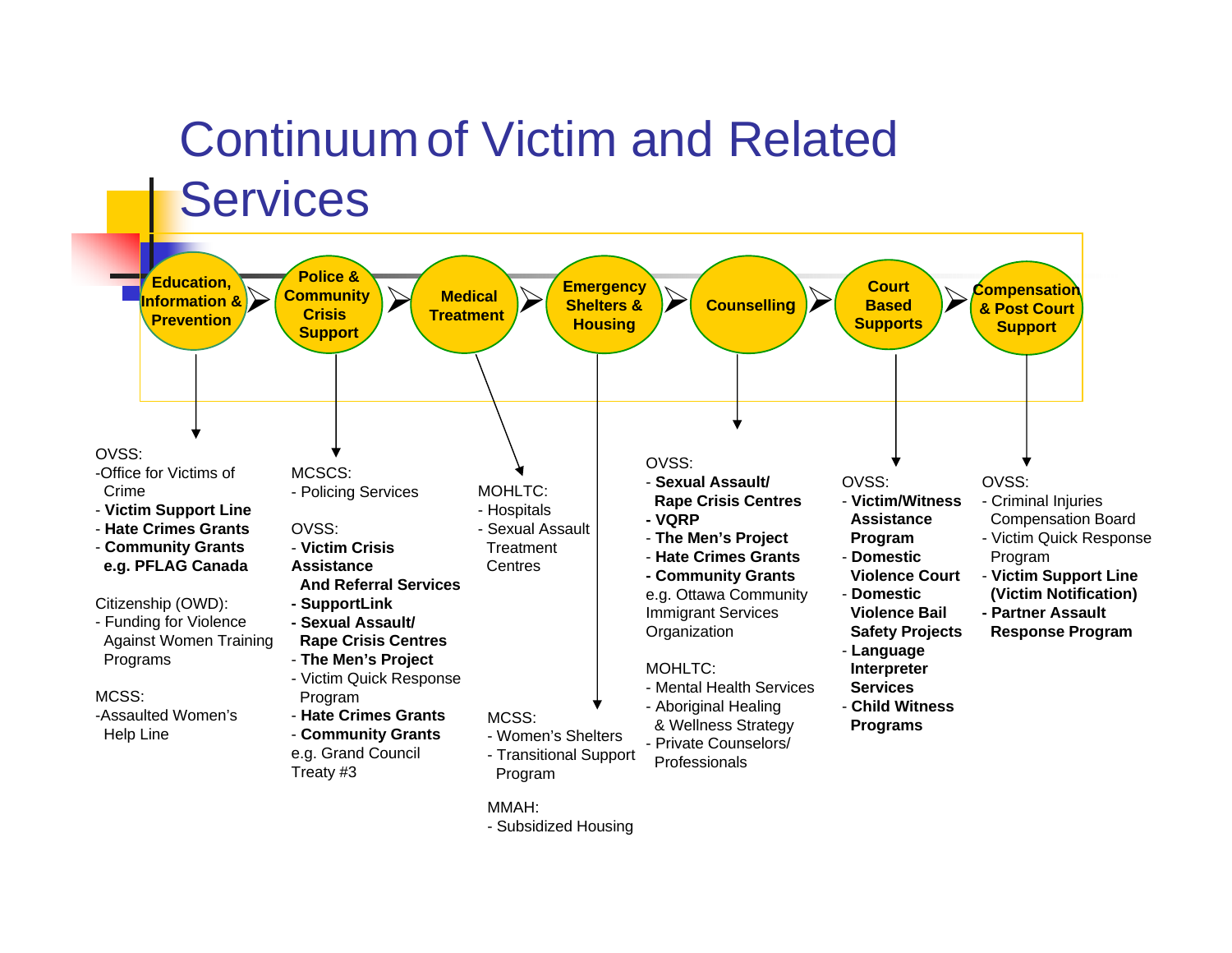### Overview of Programs

### Ongoing Programs

- The Ontario Victim Services Secretariat provides resources and supports to ongoing programs delivered by community based agencies, and it directly operates the court based Victim/Witness Assistance Program to support victims and witnesses of crime involved in the criminal court system.
- F. Examples of ongoing core programs include the delivery of domestic violence services, victim crisis assistance and referral services, sexual assault centres, child witness programs, partner assault response programs and support link.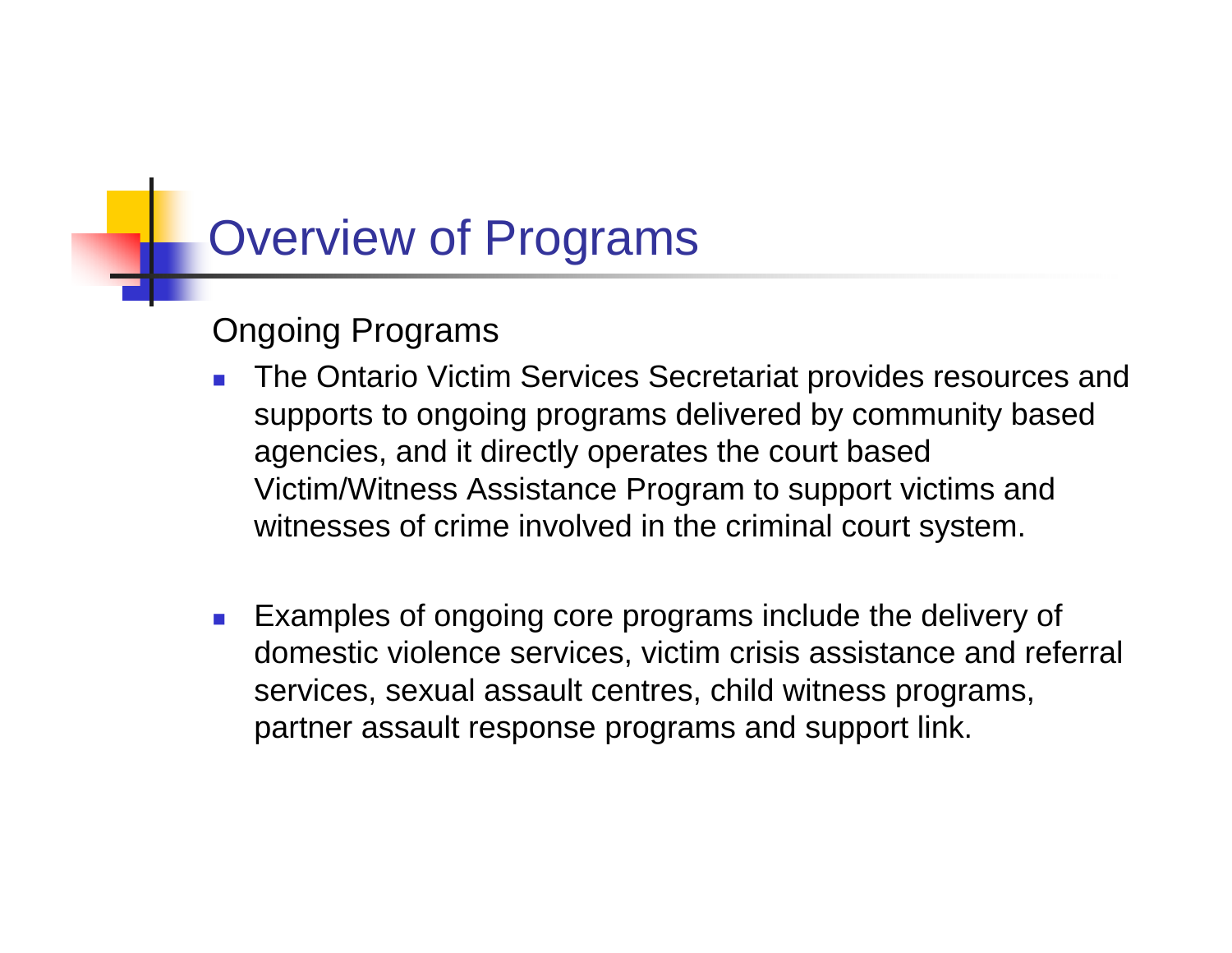### Overview of Programs

Time-limited projects

 $\overline{\phantom{a}}$  OVSS provides grants to community agencies to address sexual assault, hate crimes, under served and un-served victims, and child victimization.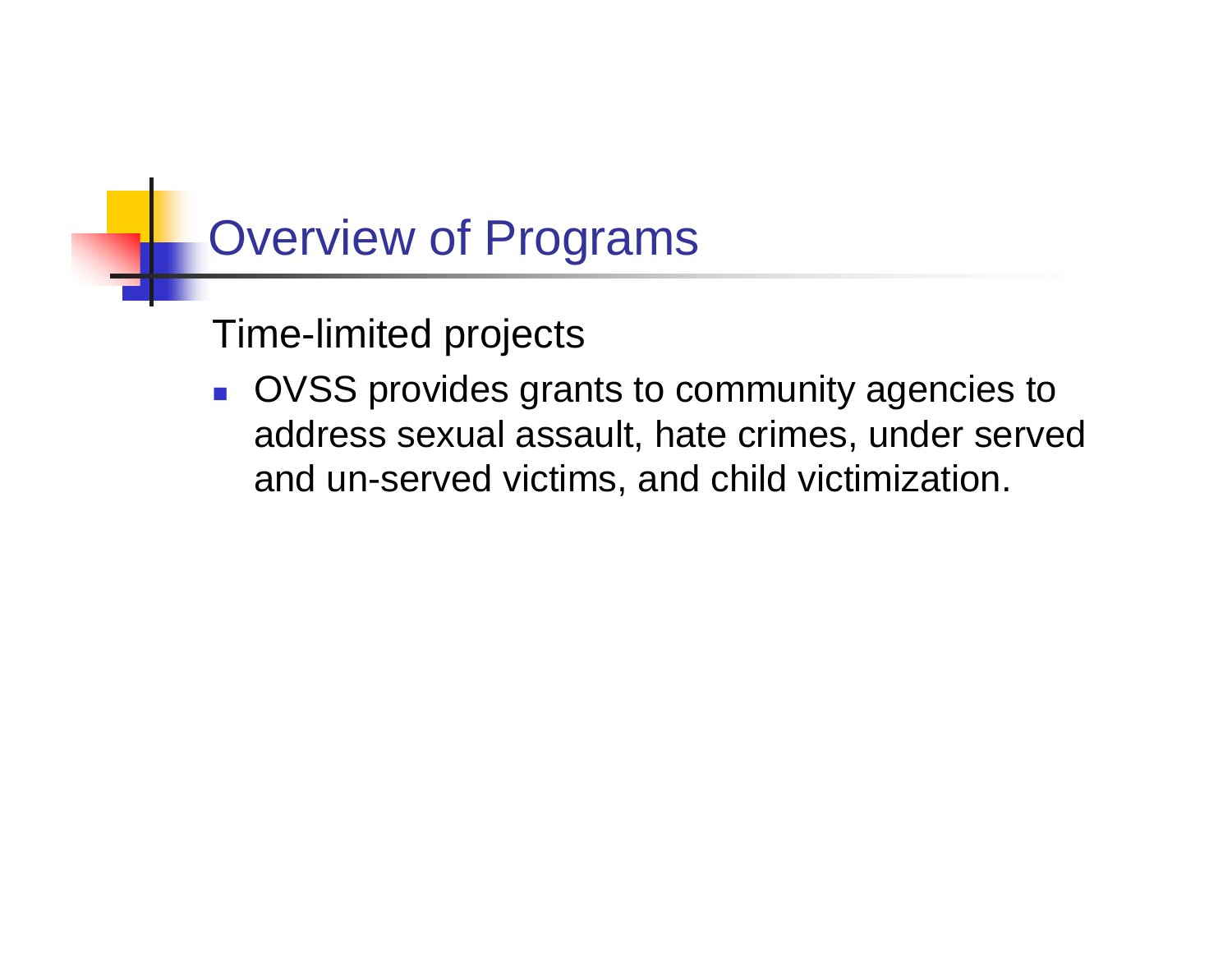# Ongoing Programs

#### **Victim Crisis Assistance and Referral Services**

П Immediate trauma support and practical, short-term assistance to victims; referrals for longer-term assistance (49 sites)

#### **SupportLink**

П For victims at risk of domestic violence and sexual assault, intensive safety planning and a wireless phone unit pre-programmed to 9-1-1 (20 sites)

#### **Sexual Assault Centres**

П Counselling information and practical services to adult victims and survivors of sexual violence (39 sites)

#### **Partner Assault Response Programs**

П Group education and counselling for individuals who have assaulted their partners (68 sites)

### **Barbara Schlifer Clinic**

П Specialized legal services for assaulted women in Toronto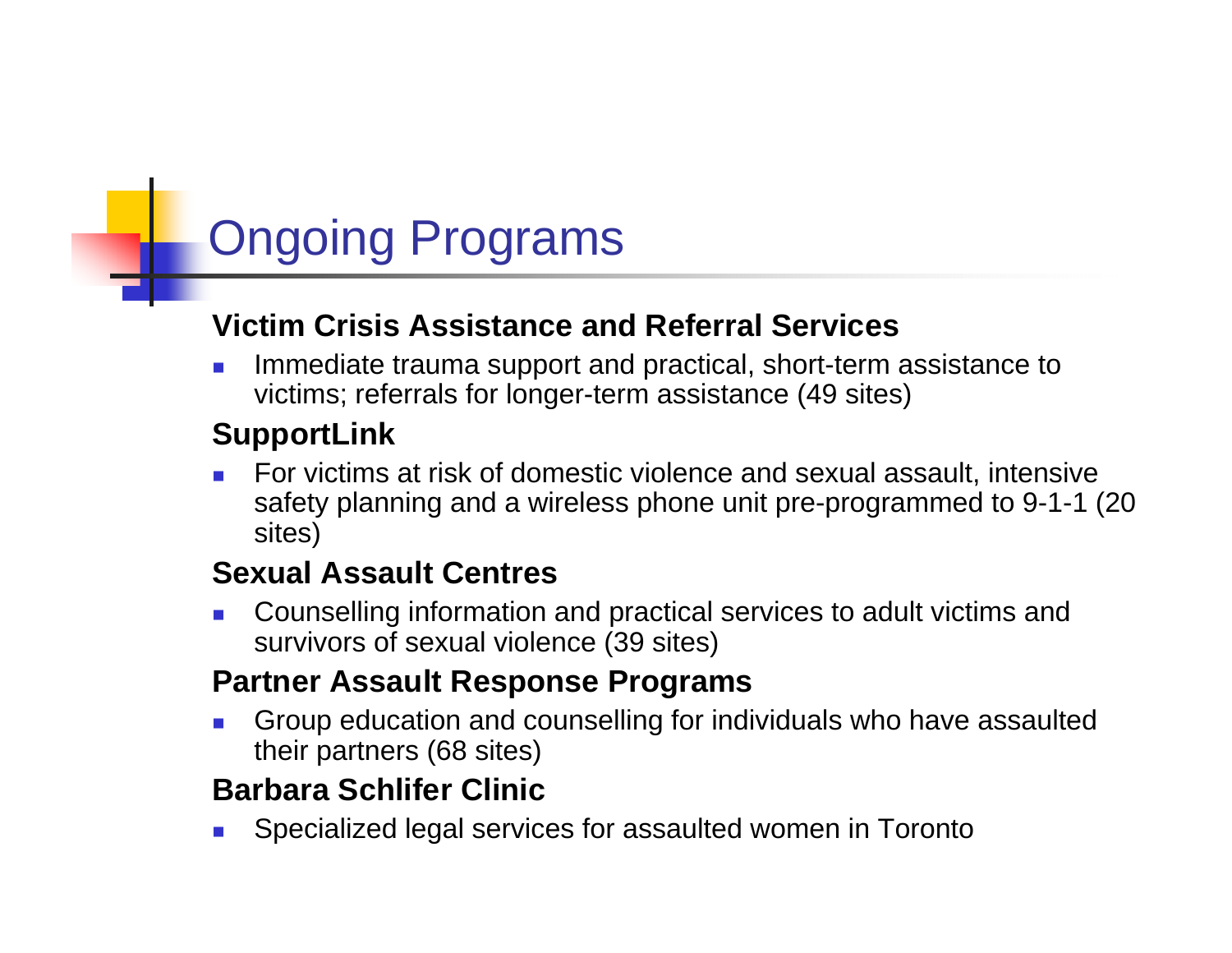### Ongoing Programs

#### **Victim/Witness Assistance Program**

П Information, court preparation support throughout the criminal process. (61 sites)

#### **Child Victim/Witness Program**

▉ Specialized court and testimonial aids for child victim/witnesses (5 sites, expanding to 8)

#### **Victim Support Line**

Province-wide bilingual, toll-free information line providing a range of services to victims of crime, including four components

- **Pre-recorded information on how the criminal justice system works**
- ٠ Referrals to local community services via link to Community Information Centres Network
- **URIGHT** Victim notification of offender release from custody
- $\blacksquare$  Link to OVSS Staff (Victim Liaison Unit) for concerns about the availability or quality of victim services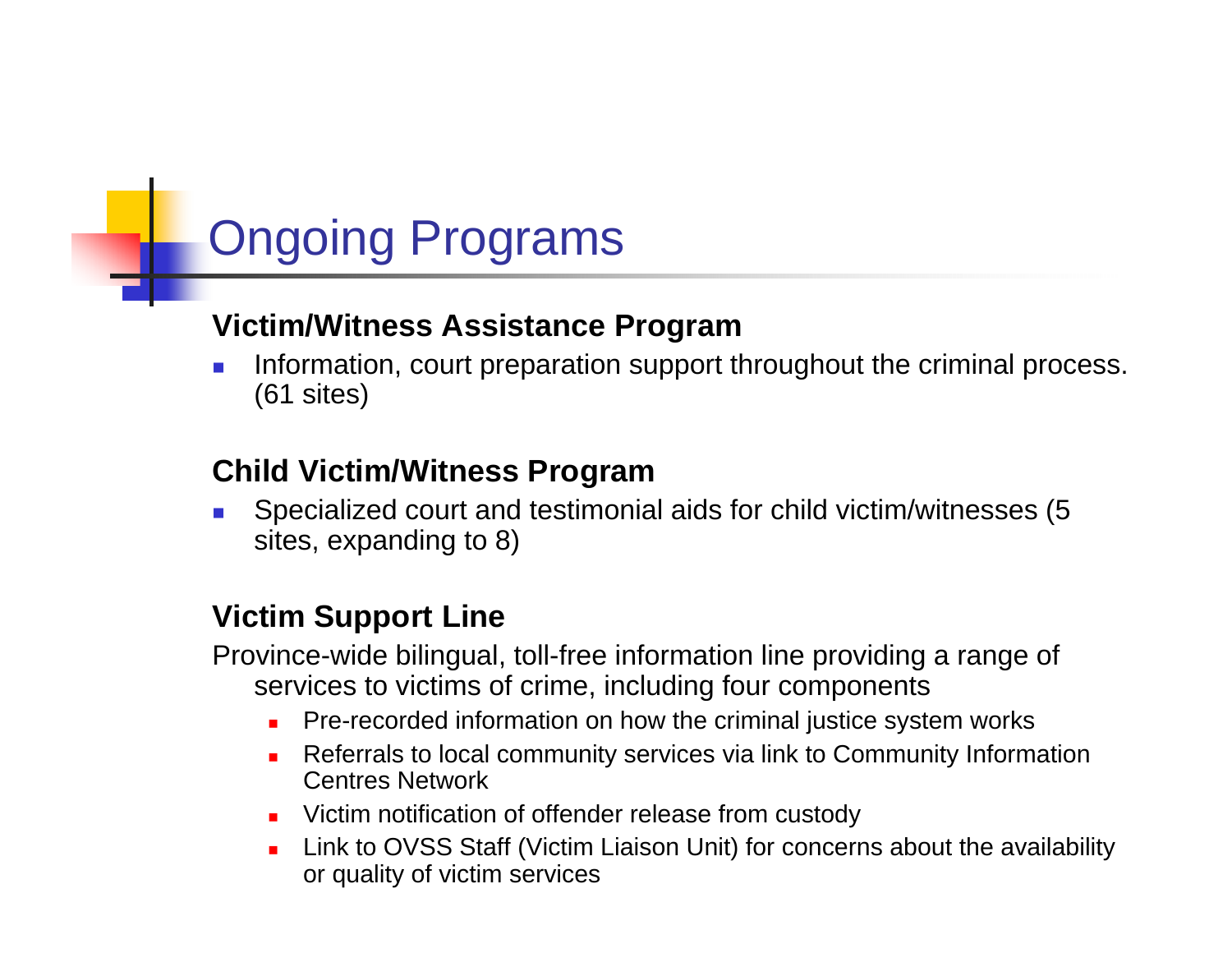### Time-Limited Projects

#### **Victim Quick Response Pilot Program**

 $\mathcal{L}_{\mathcal{A}}$  Funds funeral expenses, emergency needs and short-term counselling through a quick process

#### **Community Grants**

П Temporary funding to community non-profit agencies for projects related to victim services enhancement

#### **Community Hate Crimes Response Grants**

П Temporary Grants to assists victims and communities affected by hate crimes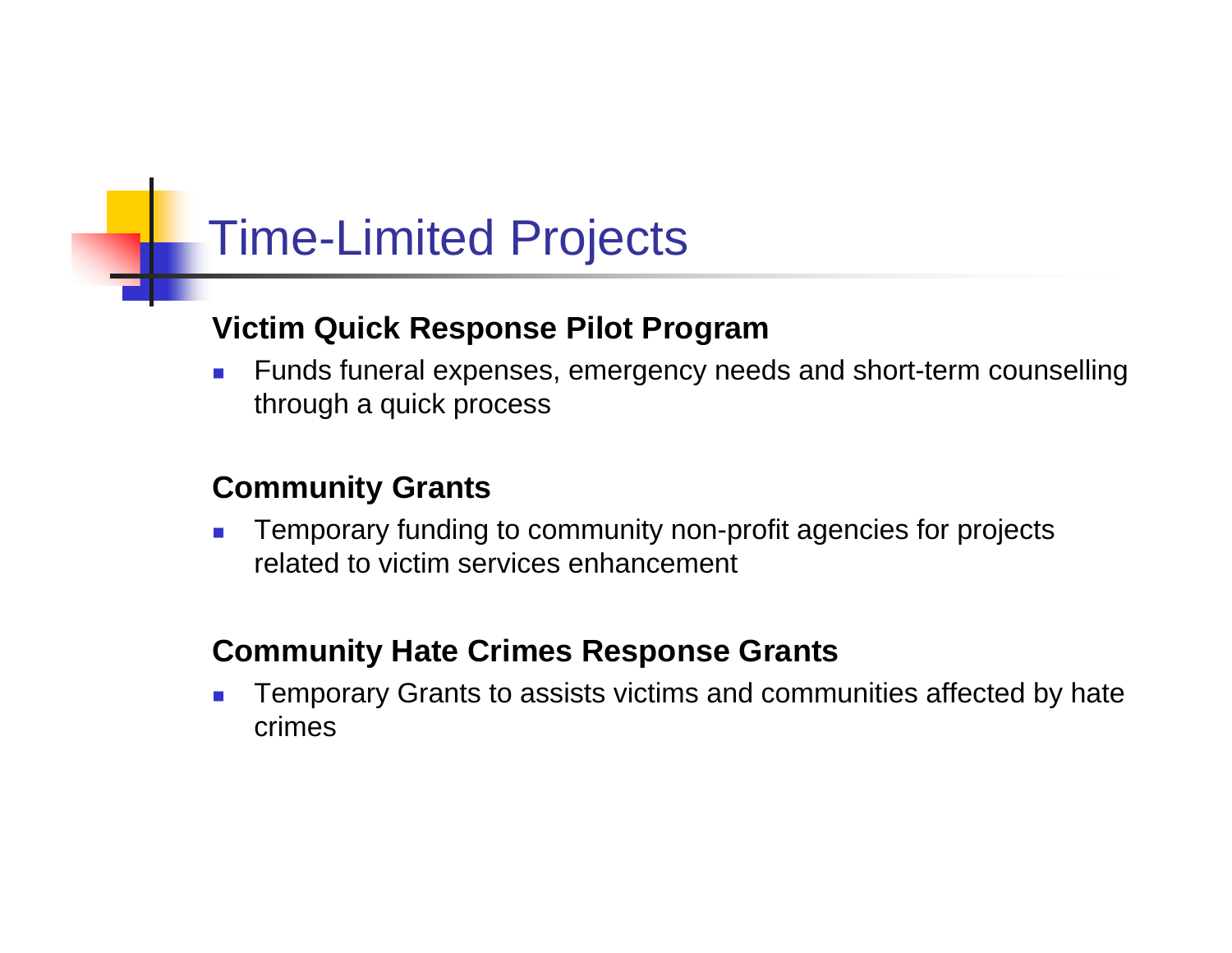### Time-Limited Projects

### **Child Internet Luring Program**

 $\overline{\phantom{a}}$  Emotional support, referral to appropriate community services and practical assistance for child victims and their families

### **The Men's Project**

 $\overline{\phantom{a}}$  Crisis line for the 613 area code and counselling for victims of sexual assault in the Ottawa and Cornwall areas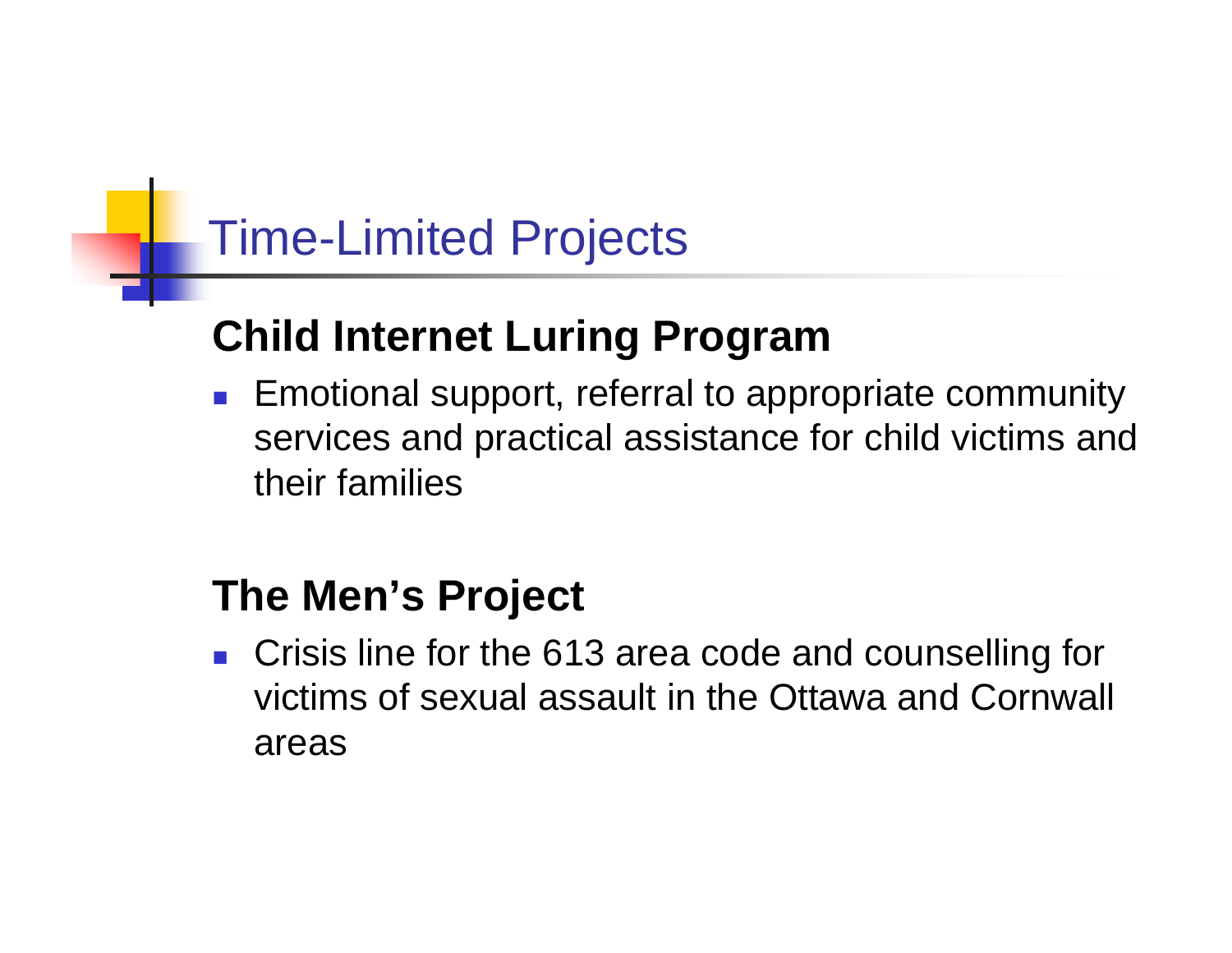### Ministry of the Attorney General

Victim/Witness Assistance Program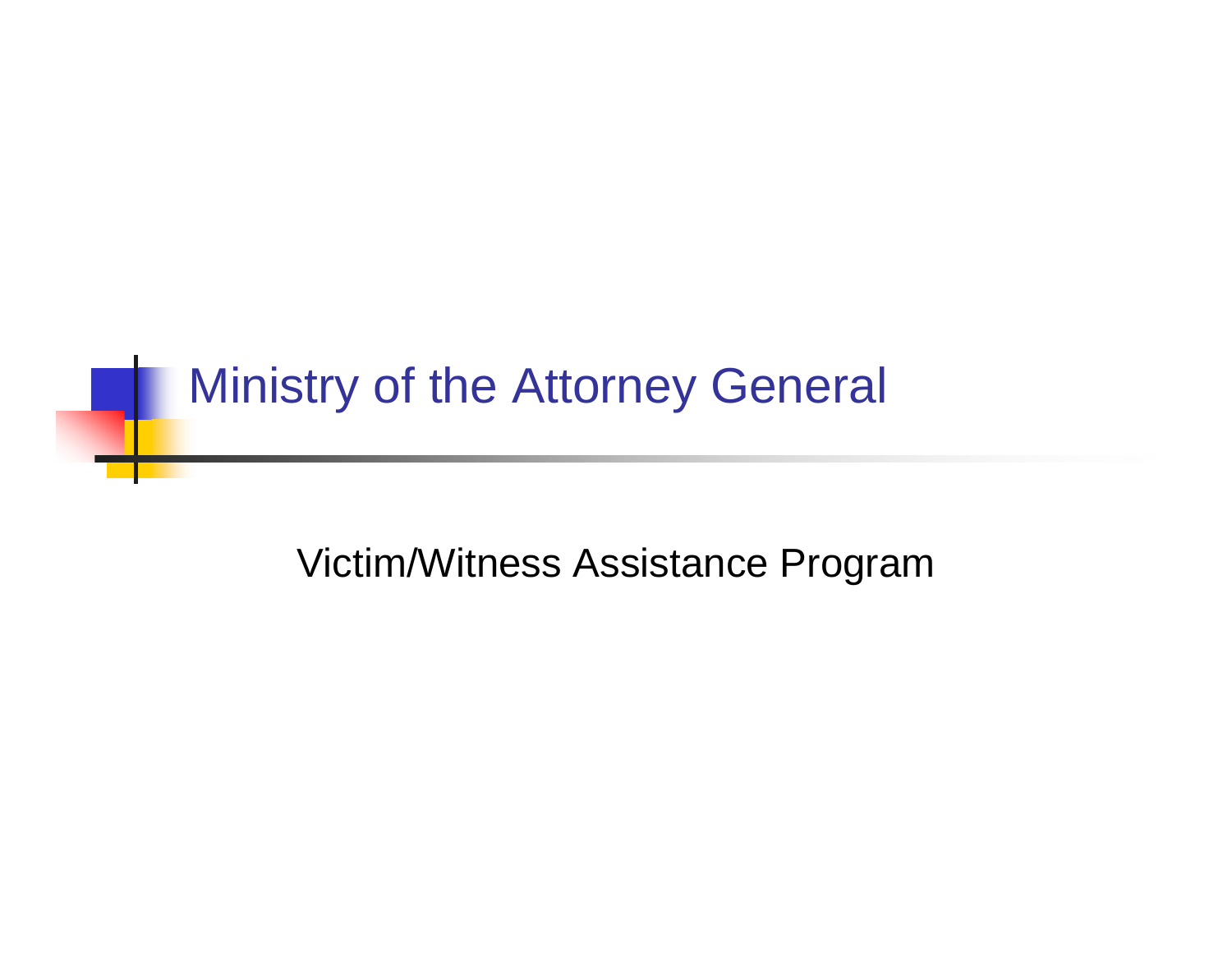### Victims and the Criminal Justice System

- $\mathbb{R}^n$  Victims of crime often know very little about the criminal justice system or the courts
- **U** Victims often feel lost, alone and powerless in the criminal justice system
- **Number 19 Theory Contains of the Scared about having to testify** for fear of retribution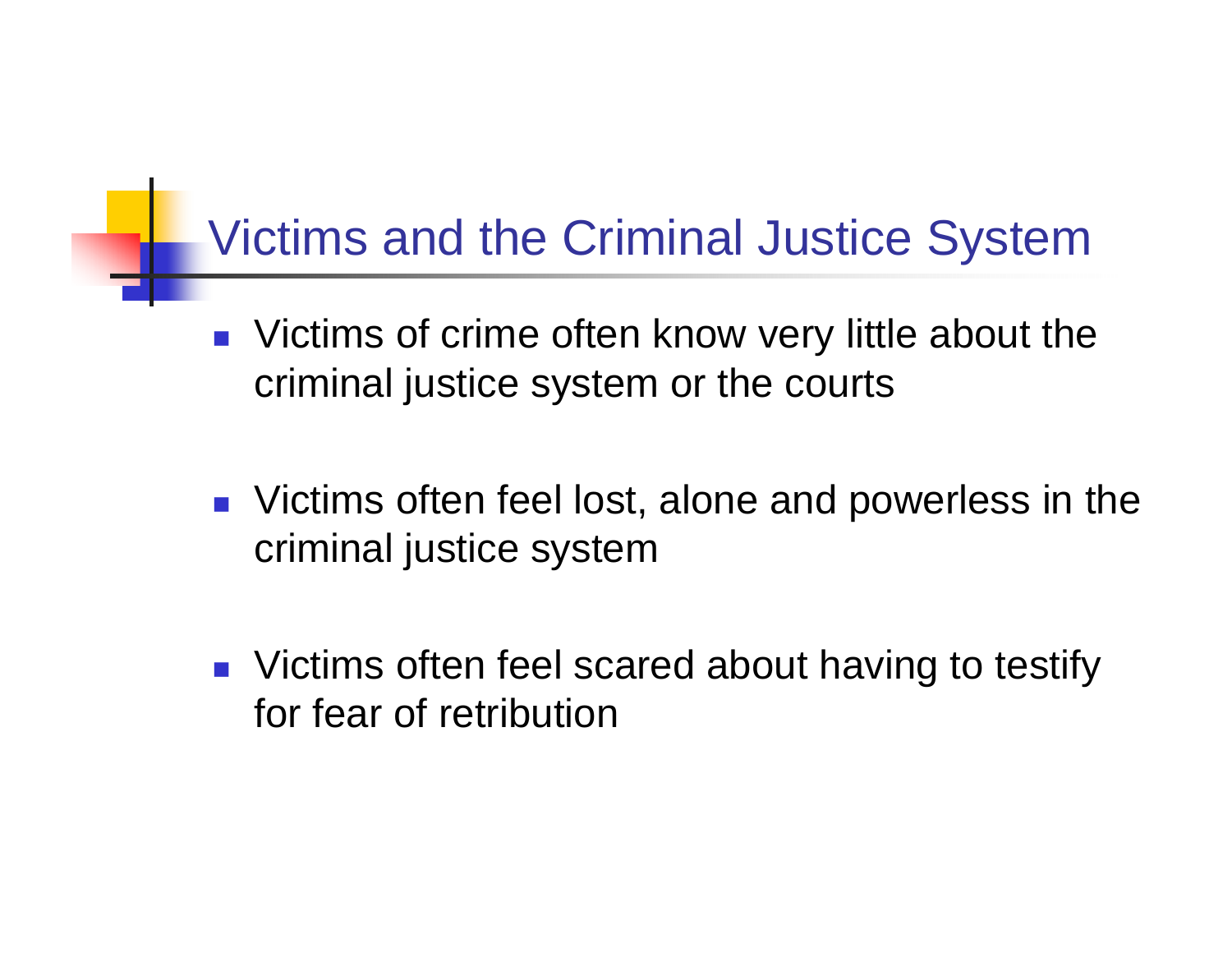### Victims and the Criminal Justice System

- $\mathcal{L}_{\text{max}}$  Victims may feel pressure from family, people in their community or others not to testify
- **Numangle 1 Stube 1 Stube 1 Stube 1 Stube 1 Stube 1 Stube 1 Stube 1 Stube 1 Stube 1 Stube 1 Stube 1 Stube 1 Stube 1 Stube 1 Stube 1 Stube 1 Stube 1 Stube 1 Stube 1 Stube 1 Stube 1 Stube 1 Stube 1 Stube 1 Stube 1 Stube 1 St** about the criminal justice process and feel that there are services available to help them are more often able to fully participate in the criminal court process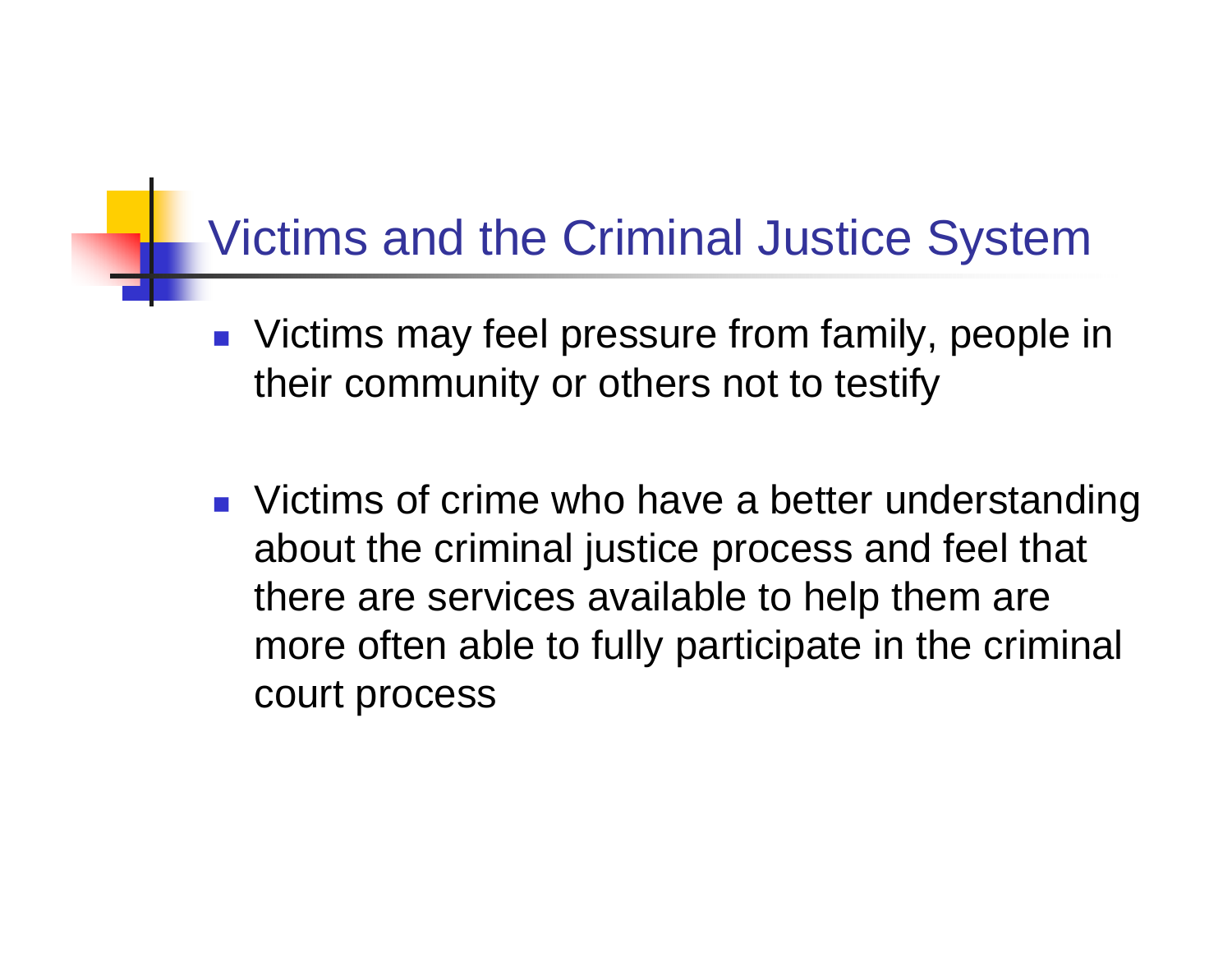Who is the Victim/Witness Assistance Program?

- The Program started in 1987 with just 10 offices. Just twenty years later, it now operates out of 61 locations around Ontario
- $\overline{\mathbb{R}^n}$ Most Program offices are located in courthouses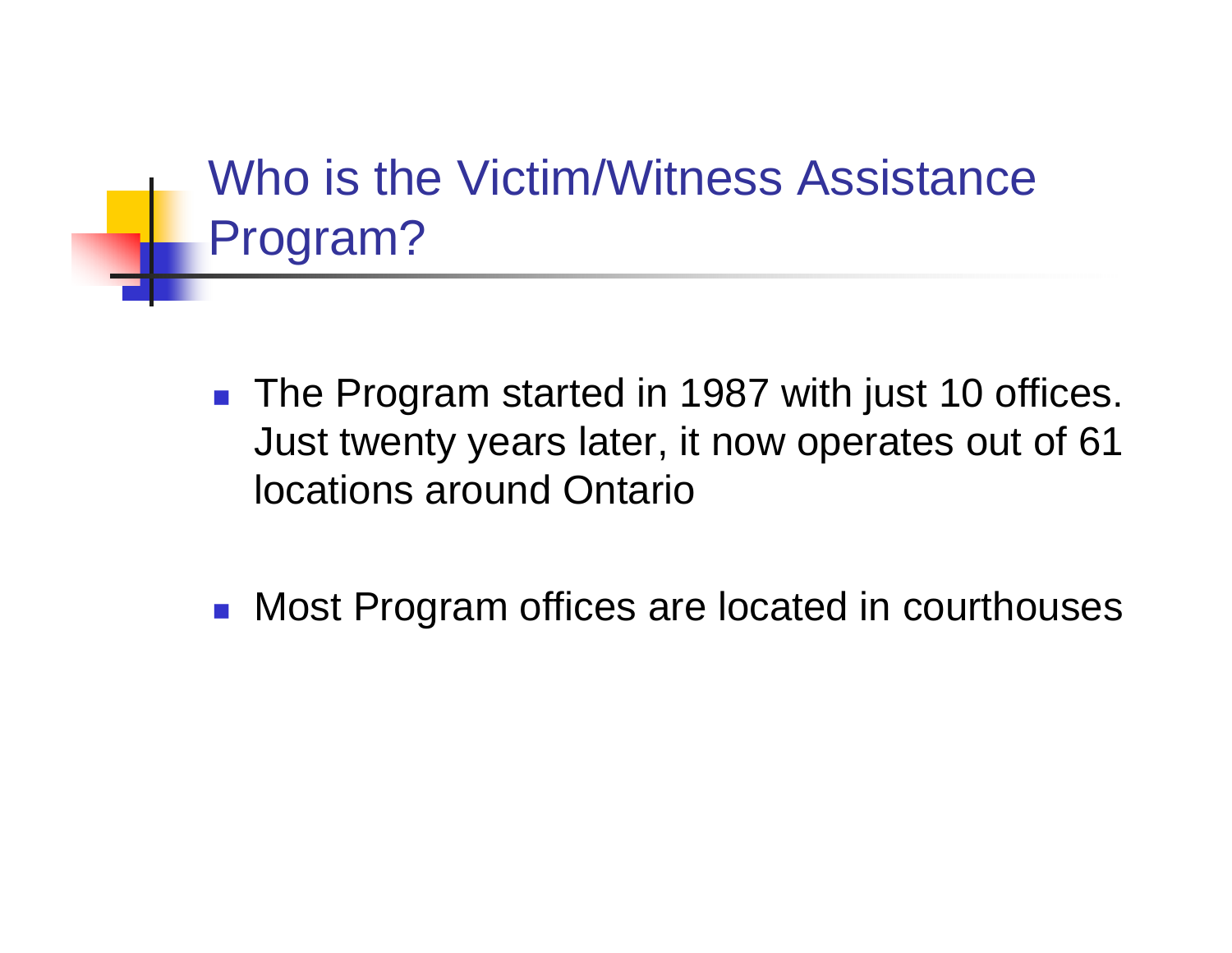### What Does the Victim/Witness Assistance Program Do?

- P. The purpose of the Program is to improve victims' understanding of, and participation in, the criminal justice system
- $\mathcal{L}_{\text{max}}$  The Program attempts to make victims of crime feel supported and comfortable in the criminal court system by providing them with on-going assistance, information and services after the police have laid criminal charges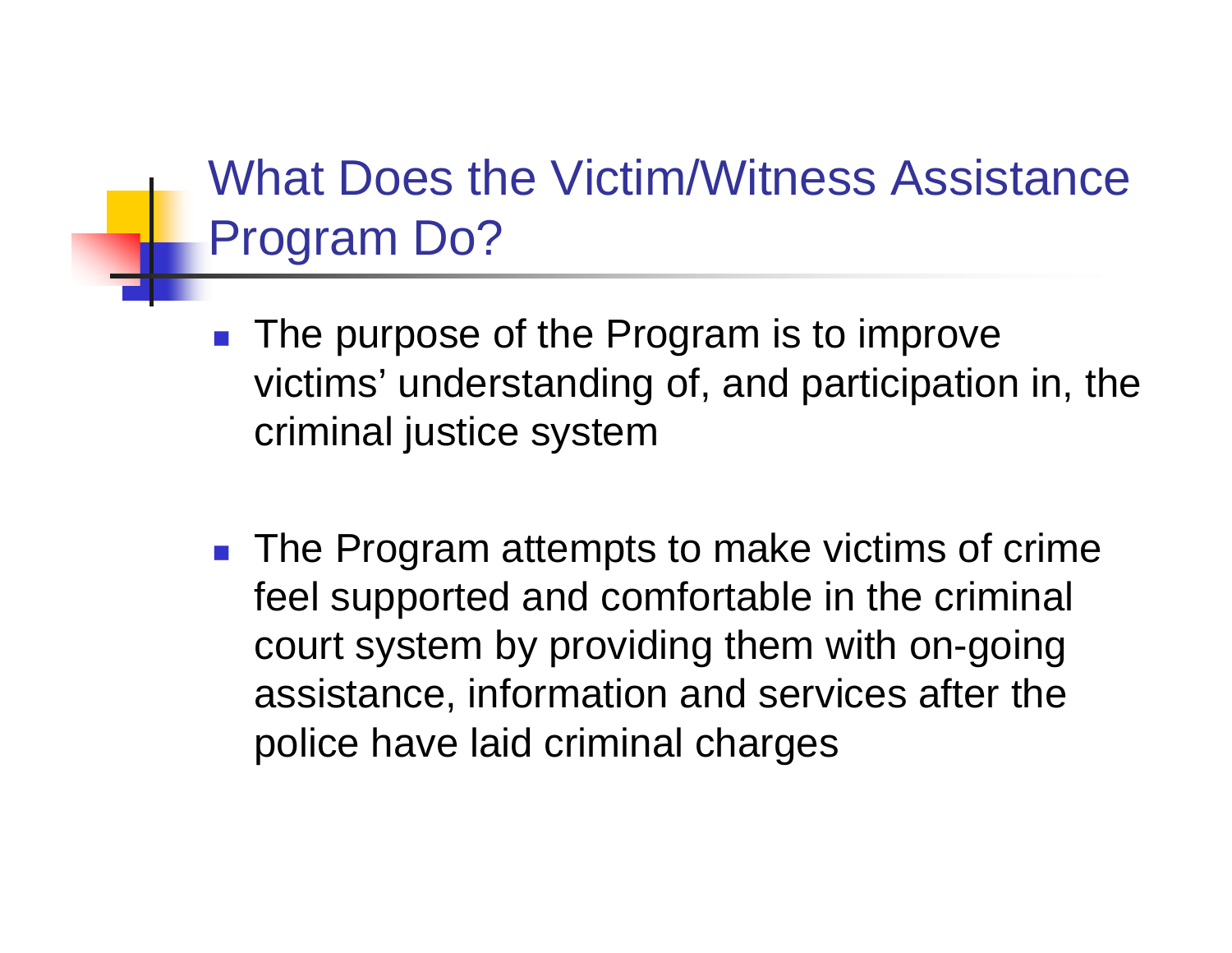# Who Receives the Services of the Victim/Witness Assistance Program?

- P. Last year the Program worked directly with over 40,000 victims
- $\mathcal{L}^{\mathcal{A}}$  The Program has limited resources and cannot serve all victims of crime
- **The most vulnerable victims of crimes of violence listed** below are offered services on a priority basis in all Program sites:
	- Domestic Violence Victims DVC process including bail safety pilot
	- П Child Abuse victims
	- **Sexual Assault Victims**
	- П Families of homicide victims, and traffic deaths
	- П Vulnerable victims with special needs
	- $\blacksquare$ Elderly victims
	- П Hate crime victims
	- П Guns and Gangs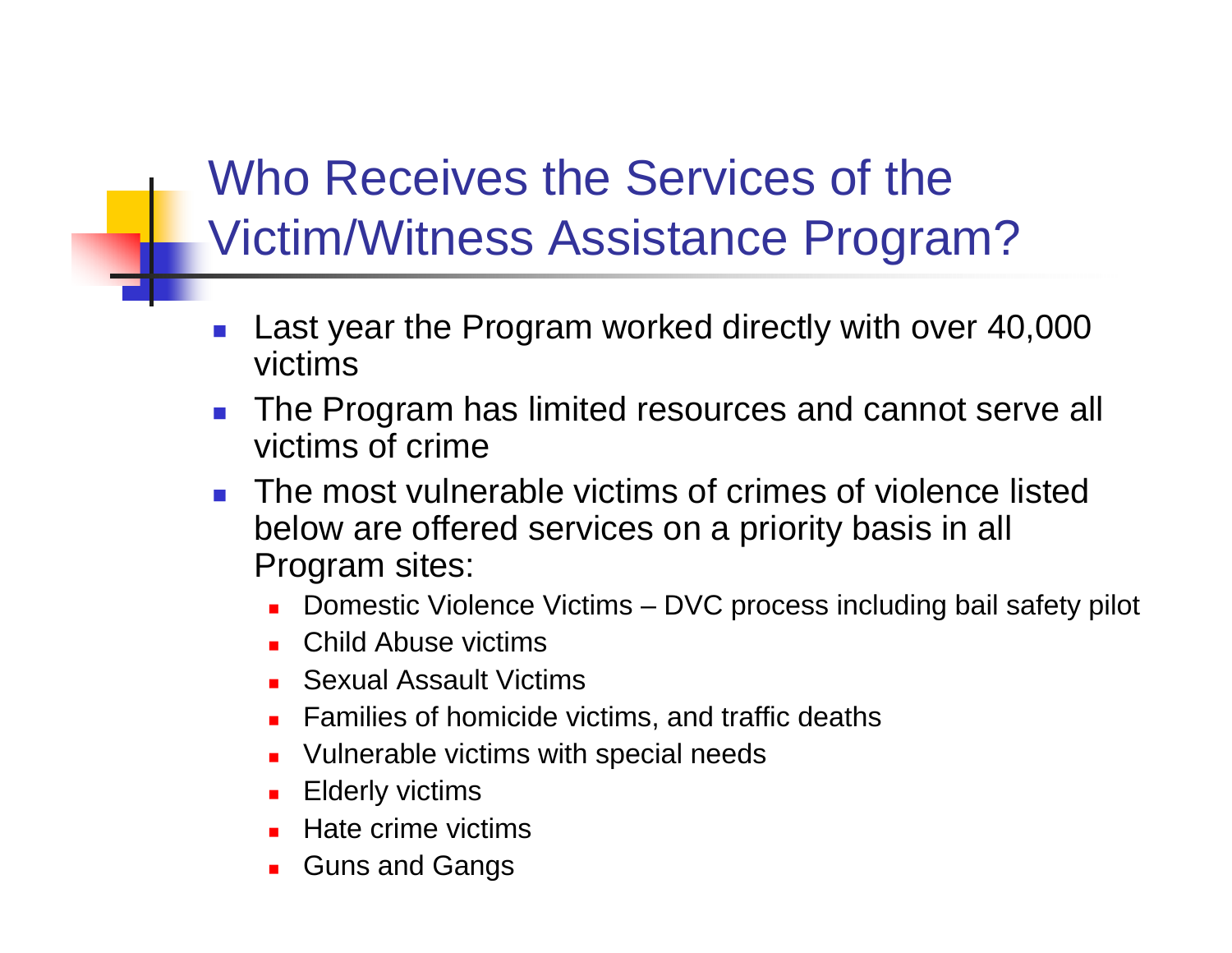How Do Victims of Crime Get In Touch with the Victim/Witness Assistance Program?

- $\begin{bmatrix} 1 & 1 \\ 1 & 1 \end{bmatrix}$  The Program works with victims who are referred to it by persons or organizations such as the police, the prosecutor, Children's Aid Societies, women's shelters, and community social agencies
- **U** Victims of Crime can also come to, or call any of the Program's office directly for information and assistance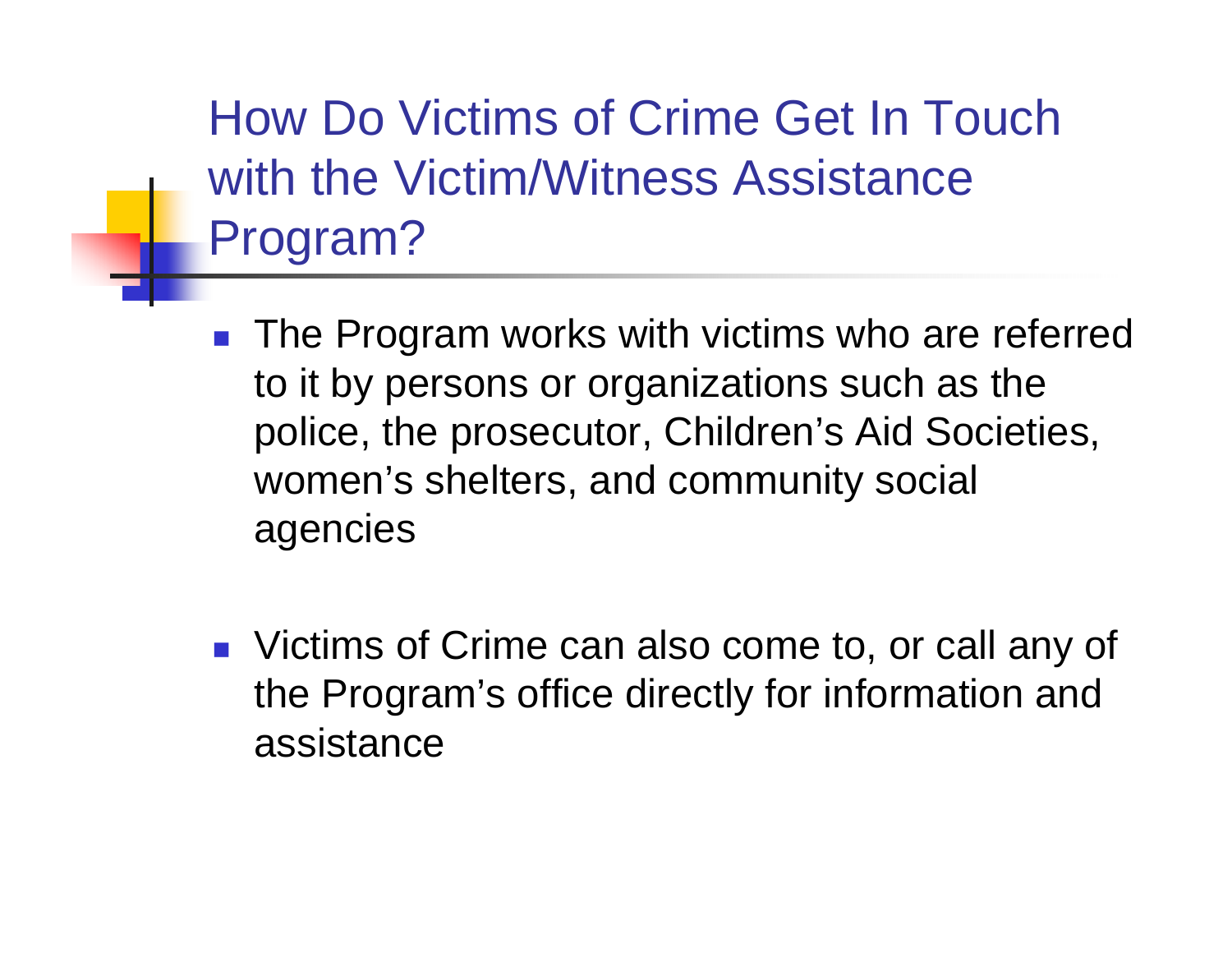## Victim's Bill of Rights

Victims' Bill of Rights:

Provincial statute that sets out guiding principles to ensure that victims of crime are:

- **Treated fairly**
- П Treated compassionately
- u Treated in a way that does not discourage their participation in the justice process
- П Given access to information about the criminal investigation, criminal charges, court process, judicial decisions, release orders, etc.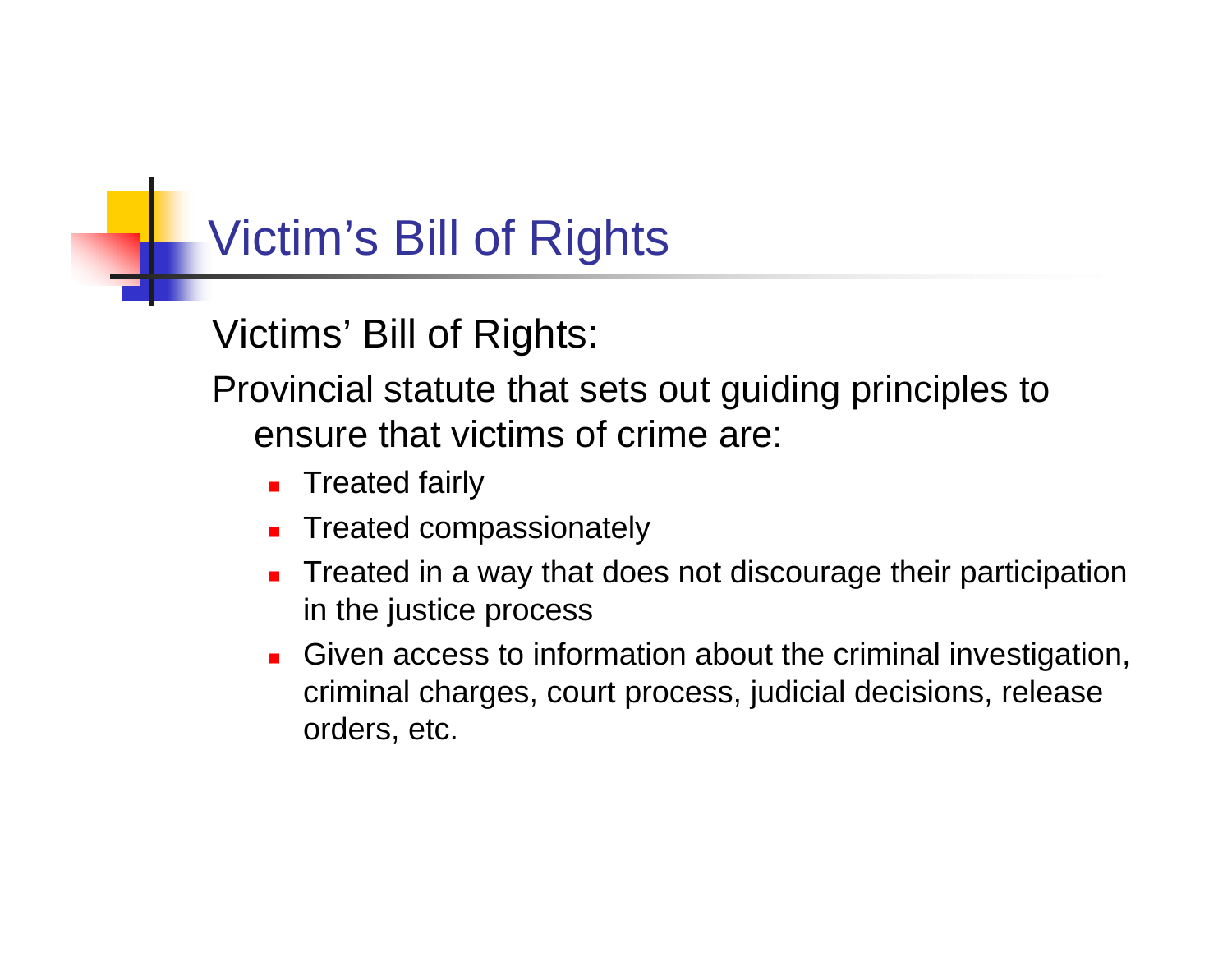### V/WAP Services for Victims of Crime

- **M** Explain the various steps in a criminal trial
- Explain the different people involved in a criminal trial (for example, judge, prosecutor, defence counsel, court reporter and guards)
- **Tour the courthouse and the courtroom**
- Give case specific information to victims i.e. significant court dates and appearance types
- Prepare the victim for the criminal trial by going over the court process and explaining what will happen the day of court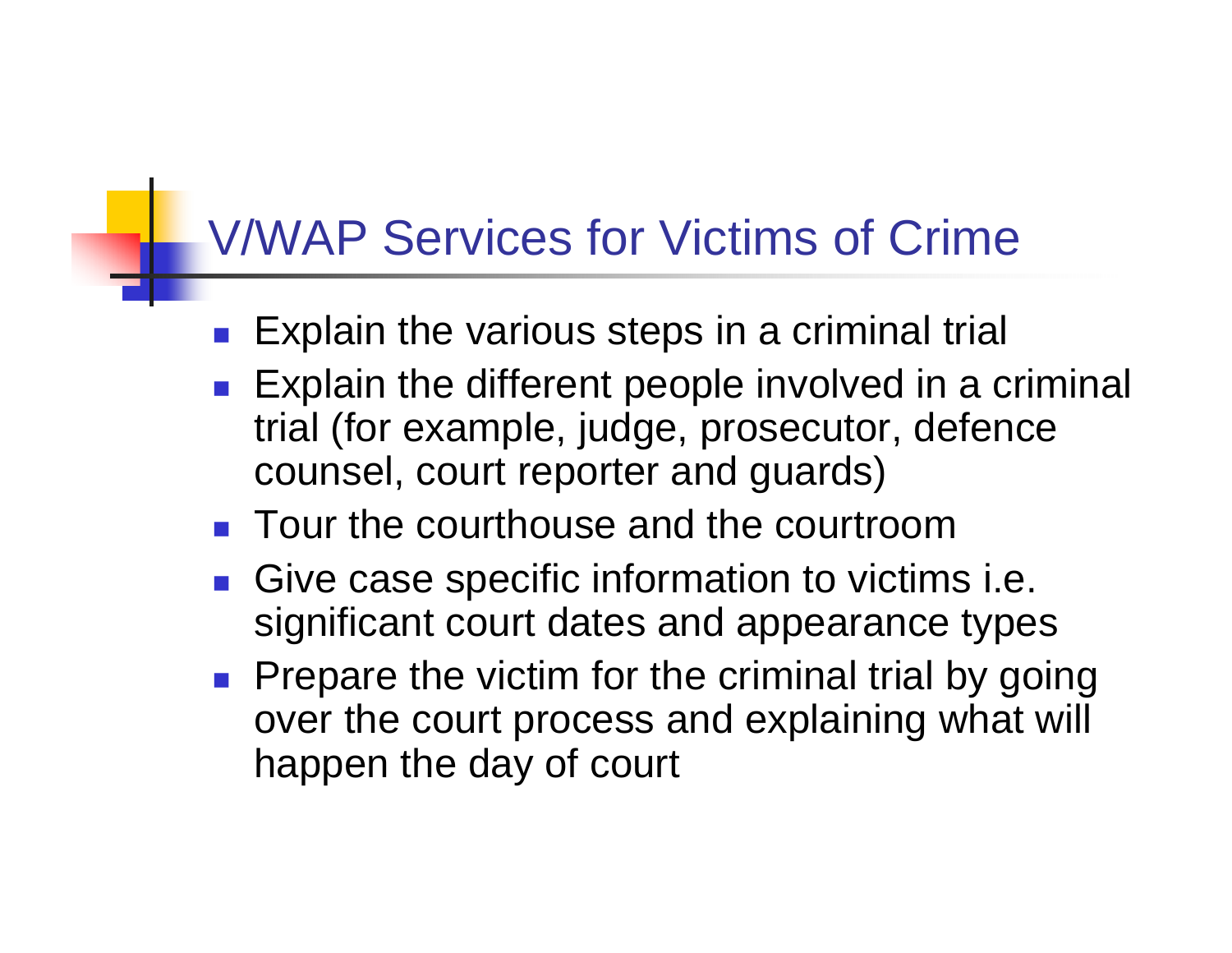### V/WAP Services for Victims of Crime

- P. Review possible testimonial aids
- Be a liaison between the victim, the prosecutor and the police
- **Provide the prosecutor with the victim's input** regarding bail conditions and sentencing
- **IF In certain cases, accompany the victim to court** when she or he testifies
- **Provide the victim with copies of court documents**
- P. Discuss VIS and CICB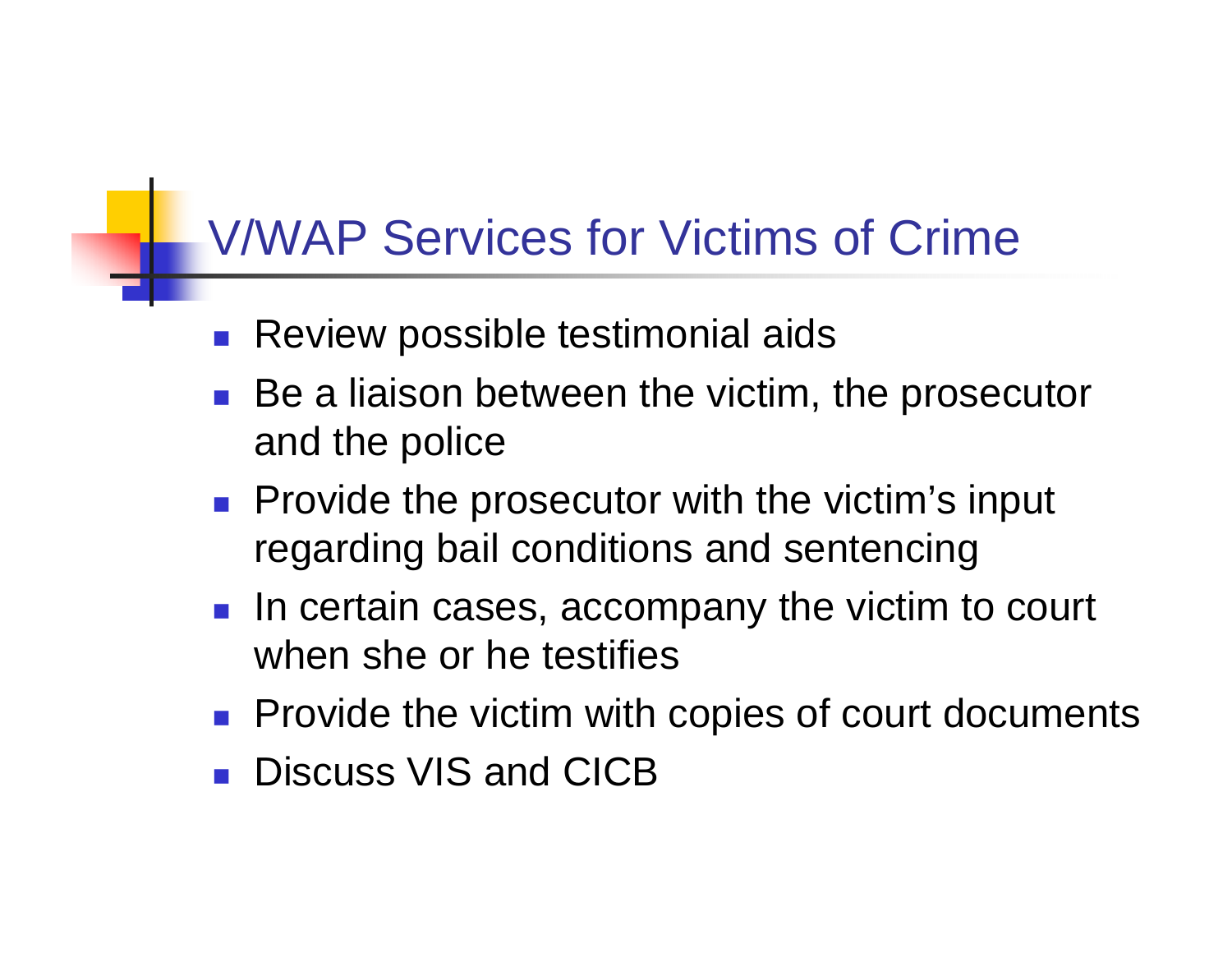### V/WAP Services for Victims of Crime

Help victims deal with their immediate physical, emotional, housing and safety needs, including:

- **DED Work with the victim to identify what they need**
- $\mathcal{L}_{\mathcal{A}}$  Refer the victim to appropriate community agencies that can help victims to deal with specific needs
- **Address safety planning with a victim**
- **Provide emotional support for example: validation of** feelings/concerns, support during court appearances and debriefing after disposition.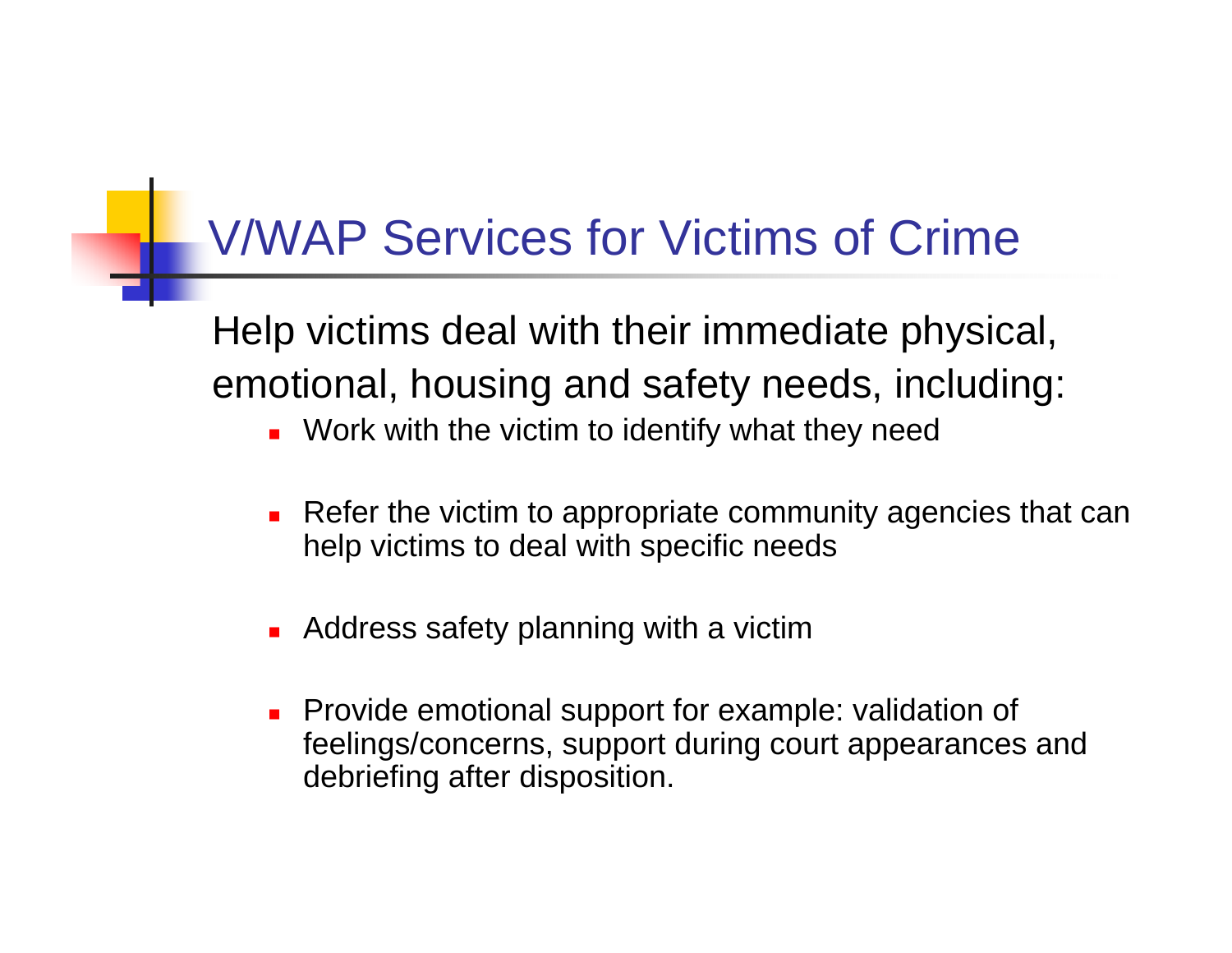## What the Victim/Witness Assistance Program Does Not Do?

- $\overline{\mathbb{R}^n}$  The Program does not investigate crimes. It is not part of the police service. The Program works co-operatively with the police to ensure a victim's well-being
- $\mathcal{L}_{\mathrm{eff}}$  The Program does not prosecute cases. It is not part of the prosecutor's office. The Program works co-operatively with the prosecutor to ensure a victim is well-supported for the trial
- $\mathcal{L}_{\text{max}}$  The Program does not discuss a victim's evidence with him/her. The Program can arrange for a victim to talk about his/her evidence with the police or the prosecutor. VWAP has an obligation to share any information of evidentiary value with the Crown and police.
- $\mathcal{L}_{\mathcal{A}}$  The Program does not provide counselling services to victims. It refers victims to outside counsellors
- $\mathcal{L}_{\mathcal{A}}$  program has limited confidentiality in that it has a full sharing policy with the Crown's office and other justice partners.